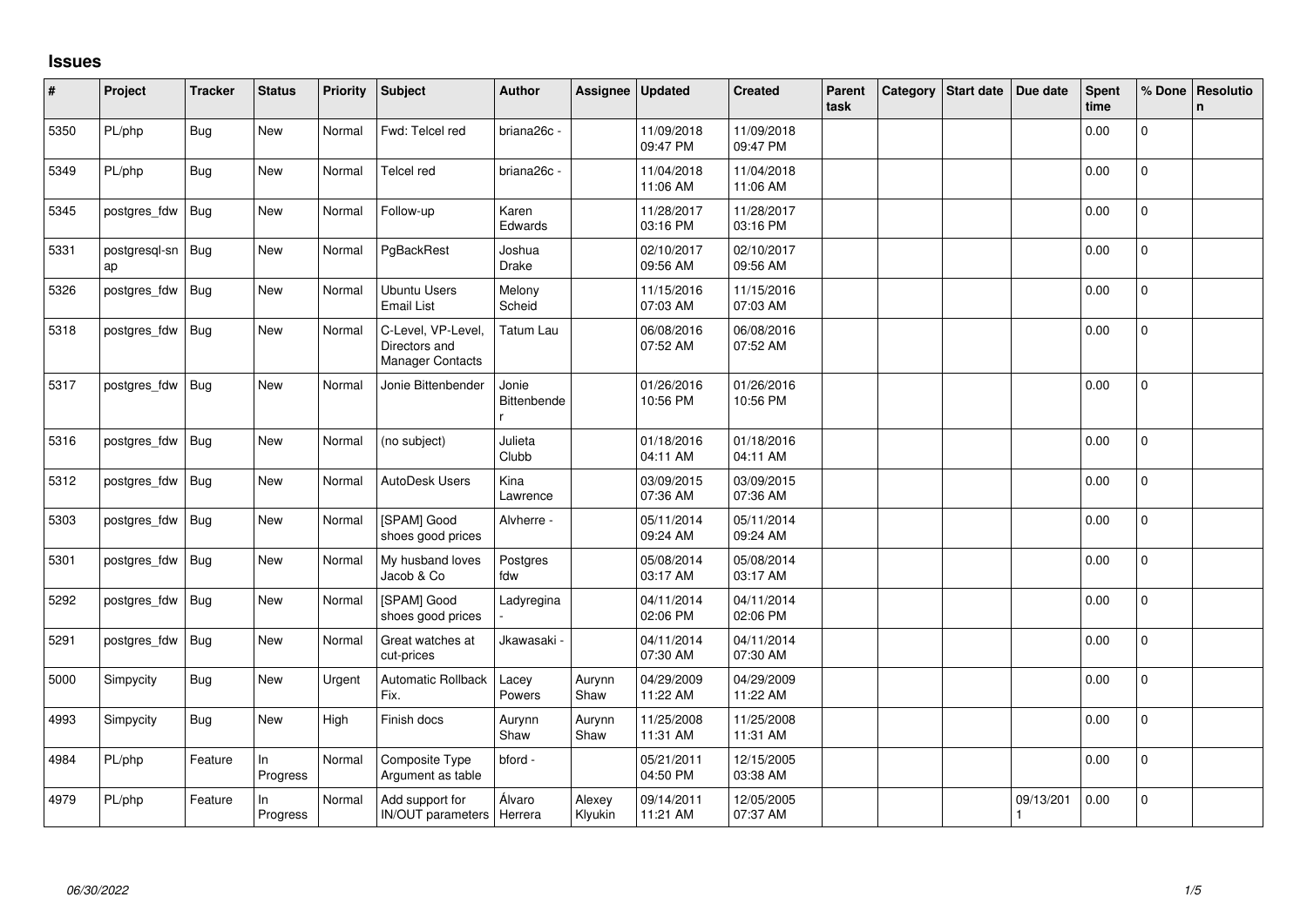| #    | Project | <b>Tracker</b> | <b>Status</b>   | <b>Priority</b> | <b>Subject</b>                                                 | <b>Author</b>     | Assignee       | <b>Updated</b>         | <b>Created</b>         | Parent<br>task | Category | Start date   Due date | <b>Spent</b><br>time | % Done              | Resolutio<br>n. |
|------|---------|----------------|-----------------|-----------------|----------------------------------------------------------------|-------------------|----------------|------------------------|------------------------|----------------|----------|-----------------------|----------------------|---------------------|-----------------|
| 4972 | PL/php  | <b>Bug</b>     | In.<br>Progress | Normal          | array $PHP \lt\gt Pg$<br>conversion is<br>broken               | Álvaro<br>Herrera |                | 05/21/2011<br>04:50 PM | 11/23/2005<br>11:48 AM |                |          |                       | 0.00                 | $\mathbf 0$         |                 |
| 4967 | PL/php  | Feature        | In<br>Progress  | Normal          | Redesign memory<br>handling                                    | Álvaro<br>Herrera |                | 05/21/2011<br>04:50 PM | 11/16/2005<br>05:31 PM |                |          |                       | 0.00                 | $\mathbf 0$         |                 |
| 4960 | Pggraph | <b>Bug</b>     | New             | High            | pg error of<br>pggraph_2_2                                     | Devrim<br>Gunduz  | Aurynn<br>Shaw | 12/30/2008<br>09:09 AM | 12/30/2008<br>09:09 AM |                |          |                       | 0.00                 | $\mathbf 0$         |                 |
| 4959 | Pggraph | Bug            | New             | High            | Upgrade all present<br>pggraph clients to<br>pggraph_2_2       | Aurynn<br>Shaw    | Aurynn<br>Shaw | 07/28/2008<br>08:07 AM | 07/28/2008<br>08:07 AM |                |          |                       | 0.00                 | 0                   |                 |
| 4958 | Pggraph | <b>Bug</b>     | New             | High            | Fix the "Help I have<br>no data" problem<br>with pggraph.      | Aurynn<br>Shaw    | Aurynn<br>Shaw | 07/25/2008<br>11:37 AM | 07/25/2008<br>11:37 AM |                |          |                       | 0.00                 | $\overline{0}$      |                 |
| 4956 | Pggraph | <b>Bug</b>     | New             | High            | dbrollup.py needs<br>to support pggraph<br>2.2                 | Aurynn<br>Shaw    | Aurynn<br>Shaw | 07/25/2008<br>08:02 AM | 07/25/2008<br>08:02 AM |                |          |                       | 0.00                 | $\overline{0}$      |                 |
| 4954 | Pggraph | Bug            | New             | High            | pggraph_clients                                                | Aurynn<br>Shaw    | Aurynn<br>Shaw | 07/25/2008<br>07:59 AM | 07/25/2008<br>07:59 AM |                |          |                       | 0.00                 | $\overline{0}$      |                 |
| 4952 | Pggraph | <b>Bug</b>     | New             | High            | Help interface                                                 | Aurynn<br>Shaw    | Aurynn<br>Shaw | 07/21/2008<br>10:40 AM | 07/21/2008<br>10:40 AM |                |          |                       | 0.00                 | $\mathbf 0$         |                 |
| 4951 | Pggraph | <b>Bug</b>     | New             | High            | Document date<br>range behaviour                               | Aurynn<br>Shaw    | Aurynn<br>Shaw | 07/21/2008<br>10:44 AM | 07/21/2008<br>10:38 AM |                |          |                       | 0.00                 | $\mathbf 0$         |                 |
| 4950 | Pggraph | <b>Bug</b>     | New             | High            | Write unit tests                                               | Aurynn<br>Shaw    | Aurynn<br>Shaw | 07/17/2008<br>05:02 PM | 07/17/2008<br>05:02 PM |                |          |                       | 0.00                 | $\mathbf{0}$        |                 |
| 4949 | Pggraph | Bug            | New             | High            | Document<br>behaviour                                          | Aurynn<br>Shaw    | Aurynn<br>Shaw | 07/21/2008<br>10:44 AM | 07/17/2008<br>04:59 PM |                |          |                       | 0.00                 | $\overline{0}$      |                 |
| 4948 | Pggraph | Bug            | New             | High            | in pggraph_table,<br>prevent crash if no<br>tables present     | Aurynn<br>Shaw    | Aurynn<br>Shaw | 07/16/2008<br>09:42 PM | 07/16/2008<br>09:42 PM |                |          |                       | 0.00                 | $\mathbf 0$         |                 |
| 4947 | Pggraph | <b>Bug</b>     | New             | High            | Do testing of data<br>arrays                                   | Aurynn<br>Shaw    | Aurynn<br>Shaw | 07/16/2008<br>09:01 PM | 07/16/2008<br>09:01 PM |                |          |                       | 0.00                 | $\mathbf 0$         |                 |
| 4945 | Pggraph | <b>Bug</b>     | New             | High            | Force all graphs to<br>abort if non-specific<br>data specified | Aurynn<br>Shaw    | Aurynn<br>Shaw | 07/16/2008<br>10:14 PM | 07/15/2008<br>03:32 PM |                |          |                       | 0.00                 | $\mathbf 0$         |                 |
| 4943 | Pggraph | Bug            | New             | Low             | <b>Future Planning</b><br>and Ideas                            | Aurynn<br>Shaw    | Aurynn<br>Shaw | 07/16/2008<br>10:14 PM | 07/14/2008<br>11:32 AM |                |          |                       | 0.00                 | $\overline{0}$      |                 |
| 4940 | Pggraph | Bug            | New             | High            | Remove prefixes                                                | Aurynn<br>Shaw    | Aurynn<br>Shaw | 07/14/2008<br>11:05 AM | 07/14/2008<br>11:05 AM |                |          |                       | 0.00                 | $\mathbf 0$         |                 |
| 4937 | Pggraph | Bug            | New             | High            | Modification of DB<br>Client code for date   Shaw<br>ranges    | Aurynn            | Aurynn<br>Shaw | 07/16/2008<br>10:14 PM | 07/14/2008<br>10:45 AM |                |          |                       | 0.00                 | $\mathsf{O}\xspace$ |                 |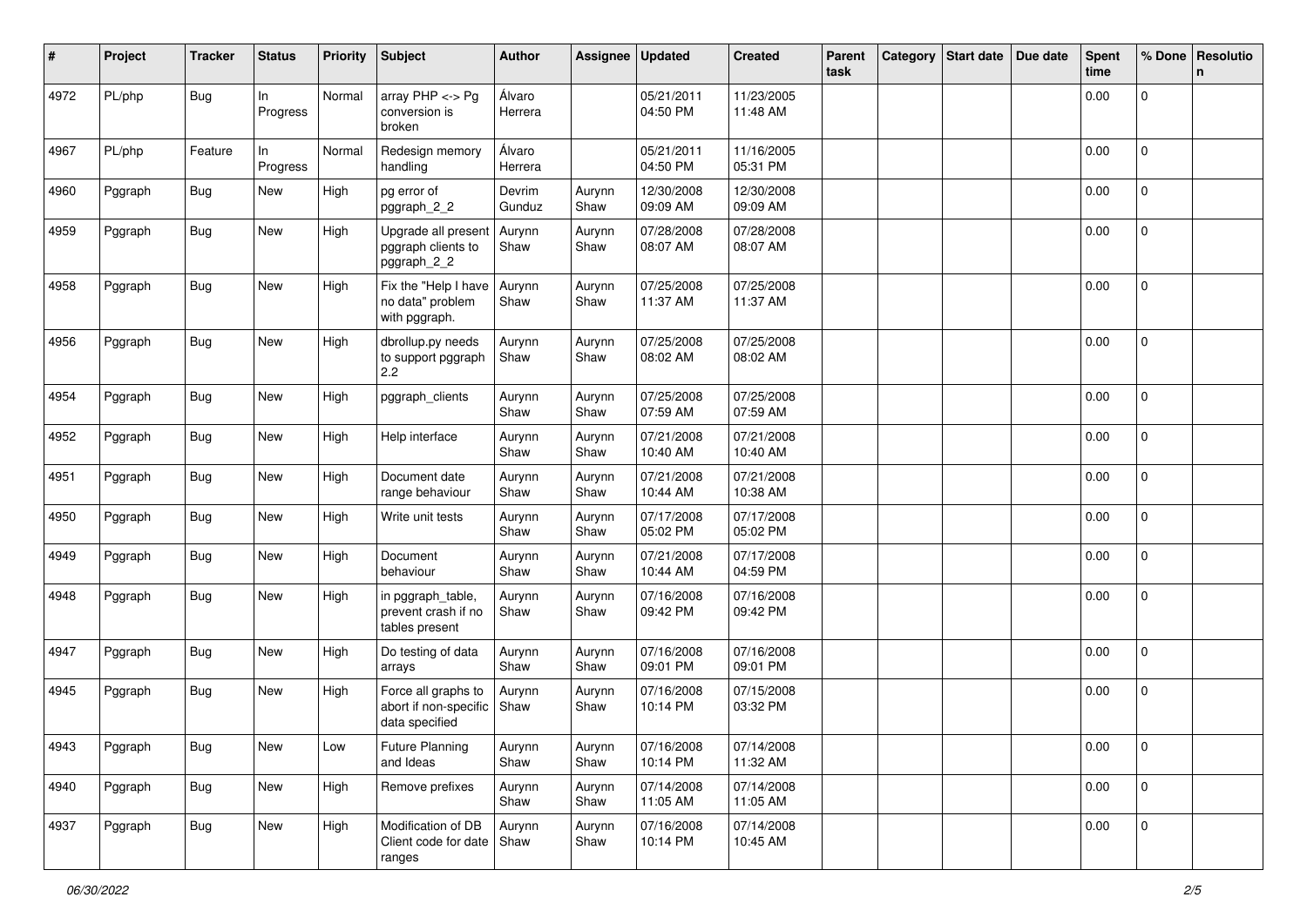| #    | Project             | <b>Tracker</b> | Status          | <b>Priority</b> | <b>Subject</b>                                         | <b>Author</b>             | Assignee         | <b>Updated</b>         | <b>Created</b>         | Parent<br>task | Category | Start date     | Due date                    | <b>Spent</b><br>time | % Done         | Resolutio<br>$\mathbf n$ |
|------|---------------------|----------------|-----------------|-----------------|--------------------------------------------------------|---------------------------|------------------|------------------------|------------------------|----------------|----------|----------------|-----------------------------|----------------------|----------------|--------------------------|
| 4936 | Pggraph             | Bug            | New             | High            | Modify averaging<br>functions                          | Aurynn<br>Shaw            | Aurynn<br>Shaw   | 07/14/2008<br>10:12 AM | 07/14/2008<br>10:11 AM |                |          |                |                             | 0.00                 | $\overline{0}$ |                          |
| 4933 | Pggraph             | Feature        | New             | Normal          | Feature requests,<br>pggraph                           | Aurynn<br>Shaw            | Aurynn<br>Shaw   | 03/12/2008<br>12:44 PM | 03/12/2008<br>12:44 PM |                |          |                |                             | 0.00                 | $\pmb{0}$      |                          |
| 4932 | Pggraph             | Feature        | New             | Normal          | Have pggraph<br>directly access Wiki Shaw<br>passwords | Aurynn                    | Aurynn<br>Shaw   | 12/31/2007<br>10:28 AM | 12/31/2007<br>10:28 AM |                |          |                |                             | 0.00                 | 0              |                          |
| 4931 | Pggraph             | Feature        | New             | Normal          | Develop a nagios<br>plugin for pggraph<br>checks       | Devrim<br>Gunduz          | Aurynn<br>Shaw   | 12/18/2007<br>07:24 PM | 12/18/2007<br>07:24 PM |                |          |                |                             | 0.00                 | $\pmb{0}$      |                          |
| 4926 | Pggraph             | Feature        | New             | Normal          | insert/update/delete                                   | bford -                   | Aurynn<br>Shaw   | 12/26/2007<br>12:26 PM | 08/20/2007<br>04:15 PM |                |          |                |                             | 0.00                 | $\Omega$       |                          |
| 4925 | Pggraph             | Feature        | New             | Normal          | Allow graphing<br>specific intervals                   | Darcy<br>Buskermole<br>n. | Aurynn<br>Shaw   | 10/16/2007<br>10:28 AM | 07/03/2007<br>08:28 AM |                |          |                |                             | 0.00                 | $\overline{0}$ |                          |
| 4915 | Pggraph             | Feature        | In<br>Progress  | Normal          | insert time should<br>be timestamptz                   | Darcy<br>Buskermole<br>n  | Aurynn<br>Shaw   | 10/16/2007<br>09:45 AM | 03/21/2007<br>06:35 AM |                |          |                |                             | 0.00                 | $\mathbf 0$    |                          |
| 4914 | Pggraph             | Feature        | ln.<br>Progress | Normal          | customer feedback                                      | bford -                   | Aurynn<br>Shaw   | 08/20/2007<br>02:37 PM | 03/19/2007<br>08:54 PM |                |          |                |                             | 0.00                 | $\Omega$       |                          |
| 4908 | Pggraph             | Feature        | In<br>Progress  | Normal          | Table statistics<br>tablename                          | bford -                   | Aurynn<br>Shaw   | 08/20/2007<br>02:35 PM | 01/07/2007<br>07:26 PM |                |          |                |                             | 0.00                 | $\pmb{0}$      |                          |
| 4901 | Pggraph             | Feature        | New             | High            | pggraph_table<br>doesn't list tables                   | bford -                   | Aurynn<br>Shaw   | 12/30/2008<br>01:56 PM | 12/29/2006<br>05:18 PM |                |          |                |                             | 0.00                 | $\mathbf{0}$   |                          |
| 4890 | Pggraph             | Feature        | In<br>Progress  | Normal          | new report(s)                                          | Darcy<br>Buskermole<br>n. | Aurynn<br>Shaw   | 10/16/2007<br>10:20 AM | 09/25/2006<br>10:36 PM |                |          |                |                             | 0.00                 | 0              |                          |
| 4873 | Odbcng              | Feature        | New             | High            | Win64 version                                          | bford -                   | bford -          | 07/23/2008<br>02:21 AM | 07/23/2008<br>02:21 AM |                |          |                |                             | 0.00                 | $\mathbf 0$    |                          |
| 4872 | Odbcng              | <b>Bug</b>     | New             | High            | ODBCng +<br><b>UNICODE</b>                             | bford -                   | bford -          | 04/24/2008<br>08:55 AM | 04/24/2008<br>08:55 AM |                |          |                |                             | 0.00                 | 0              |                          |
| 4868 | Odbcng              | Feature        | New             | High            | Test environment                                       | bford -                   | bford -          | 11/28/2007<br>02:22 PM | 11/27/2007<br>08:48 PM |                |          |                |                             | 0.00                 | $\Omega$       |                          |
| 4866 | Odbcng              | Feature        | New             | High            | please post test<br>cases                              | bford -                   | bford -          | 11/16/2007<br>08:21 PM | 11/16/2007<br>08:21 PM |                |          |                |                             | 0.00                 | $\mathbf 0$    |                          |
| 5340 | postgresql-sn<br>ap | Task           | New             | Normal          | Change package<br>name                                 | Ivan<br>Lezhnjov          | Ivan<br>Lezhnjov | 08/02/2017<br>11:44 PM | 08/02/2017<br>11:44 PM |                |          | 08/02/201      | 08/04/201<br>7              | 0.00                 | $\mathbf 0$    |                          |
| 5339 | postgresql-sn<br>ap | Task           | New             | Normal          | Explore tracks<br>feature                              | Ivan<br>Lezhnjov          | Ivan<br>Lezhnjov | 06/09/2017<br>03:47 AM | 06/09/2017<br>03:47 AM |                |          | 06/09/201<br>7 | 06/16/201<br>$\overline{7}$ | 0.00                 | $\overline{0}$ |                          |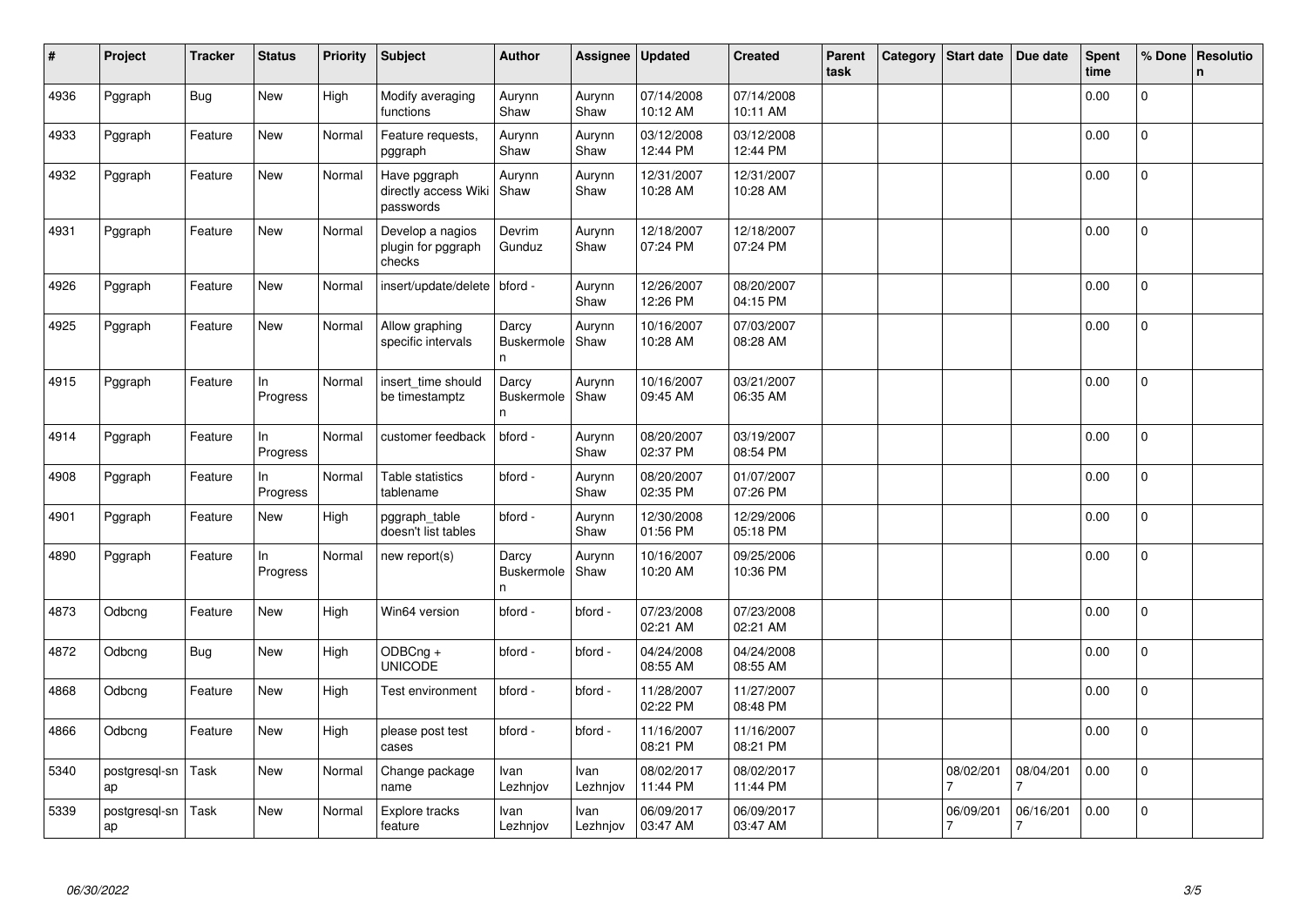| ∦    | Project             | <b>Tracker</b> | <b>Status</b>     | <b>Priority</b> | <b>Subject</b>                                                                                               | <b>Author</b>             | Assignee          | <b>Updated</b>         | <b>Created</b>         | Parent<br>task | Category | <b>Start date</b>           | Due date       | <b>Spent</b><br>time | % Done              | Resolutio<br>n |
|------|---------------------|----------------|-------------------|-----------------|--------------------------------------------------------------------------------------------------------------|---------------------------|-------------------|------------------------|------------------------|----------------|----------|-----------------------------|----------------|----------------------|---------------------|----------------|
| 5328 | pitrtools           | <b>Bug</b>     | New               | High            | threaded_rsync.py:<br>--delete-excluded<br>causes all files to<br>be deleted                                 | Eric<br>Worden            |                   | 01/17/2017<br>10:48 AM | 01/17/2017<br>10:48 AM |                |          | 01/17/201                   |                | 0.00                 | $\overline{0}$      |                |
| 5327 | postgresql-sn<br>ap | Feature        | In<br>Progress    | Normal          | New snap<br>packages to be<br>created                                                                        | Joshua<br>Drake           | Ivan<br>Lezhnjov  | 12/13/2016<br>08:36 AM | 12/09/2016<br>07:11 AM |                |          | 12/09/201<br>6              |                | 0.00                 | 40                  |                |
| 5321 | postgresql-sn<br>ap | Task           | <b>New</b>        | Normal          | Make postgres a<br>systemd daemon                                                                            | Ivan<br>Lezhnjov          |                   | 10/28/2016<br>06:34 AM | 10/28/2016<br>06:34 AM |                |          | 10/28/201<br>6              |                | 0.00                 | $\overline{0}$      |                |
| 5315 | pitrtools           | Feature        | New               | Normal          | cmd standby: Data<br>Directory vs.<br>Configuration<br>Directory?                                            | Michael<br>Vitale         | Michael<br>Vitale | 05/14/2015<br>03:57 PM | 05/14/2015<br>03:57 PM |                |          | 05/14/201<br>5              |                | 0.00                 | $\overline{0}$      |                |
| 5306 | pitrtools           | Feature        | Feedback   Normal |                 | Reimplementation<br>of queue                                                                                 | Joshua A.<br><b>Drake</b> | Joshua<br>Drake   | 11/13/2014<br>10:12 AM | 05/13/2014<br>12:58 PM |                |          | 05/13/201                   |                | 0.00                 | $\overline{0}$      |                |
| 5265 | pitrtools           | Feature        | New               | Normal          | Avoid the need to<br>manually edit<br>postgresql.conf<br>files                                               | Alexey<br>Klyukin         | Alexey<br>Klyukin | 05/22/2013<br>05:40 AM | 09/17/2012<br>04:13 AM |                |          | 09/17/201<br>$\overline{c}$ | 09/30/201<br>2 | 0.00                 | $\mathbf{0}$        |                |
| 5263 | pitrtools           | Discussio<br>n | New               | Normal          | PITRTools ini<br>configuration files<br>are too complex                                                      | Alexey<br>Klyukin         | Alexey<br>Klyukin | 05/22/2013<br>05:41 AM | 09/17/2012<br>04:03 AM |                |          | 09/17/201<br>$\overline{c}$ | 09/30/201<br>2 | 0.00                 | $\Omega$            |                |
| 5260 | PL/php              | <b>Bug</b>     | <b>New</b>        | High            | The function could<br>not return varchar<br>string -- When<br>there is function<br>definition in<br>includes | anthony<br>chen           |                   | 11/04/2011<br>08:57 AM | 11/02/2011<br>11:16 PM |                |          | 11/02/201                   | 11/11/201      | 0.00                 | 0                   |                |
| 5259 | PL/php              | Feature        | New               | Normal          | Add support for<br>anonymous DO<br>blocks.                                                                   | Alexey<br>Klyukin         |                   | 05/27/2011<br>05:52 AM | 05/27/2011<br>05:52 AM |                |          | 05/27/201                   |                | 0.00                 | $\mathbf{0}$        |                |
| 5258 | PL/php              | Bug            | New               | Normal          | Get rid of the<br>trusted PL/PHP                                                                             | Alexey<br>Klyukin         |                   | 05/27/2011<br>05:43 AM | 05/27/2011<br>05:43 AM |                |          | 05/27/201                   |                | 0.00                 | $\mathbf 0$         |                |
| 5257 | postgres.js         | Support        | New               | Normal          | method to catch<br>error on<br>connection?                                                                   | Rick<br>Harding           |                   | 05/26/2011<br>09:15 AM | 05/26/2011<br>09:15 AM |                |          | 05/26/201                   |                | 0.00                 | 0                   |                |
| 5256 | PL/php              | Discussio<br>n | New               | Normal          | Creating a PL/php<br>distribution                                                                            | Joshua<br>Drake           |                   | 05/26/2011<br>01:44 PM | 05/21/2011<br>06:36 PM |                |          | 05/21/201                   |                | 0.00                 | $\mathbf 0$         |                |
| 5255 | PL/php              | Bug            | New               | Normal          | support<br><b>TRUNCATE</b><br>triggers                                                                       | Álvaro<br>Herrera         |                   | 05/21/2011<br>04:29 PM | 05/21/2011<br>04:29 PM |                |          | 05/21/201                   |                | 0.00                 | $\mathsf 0$         |                |
| 5236 | PL/php              | Feature        | New               | Normal          | pg_raise to PHP<br>Object                                                                                    | Moisés P.<br>Sena         |                   | 07/29/2010<br>11:08 AM | 07/29/2010<br>11:07 AM |                |          | 07/29/201<br>0              |                | 0.00                 | $\mathsf{O}\xspace$ |                |